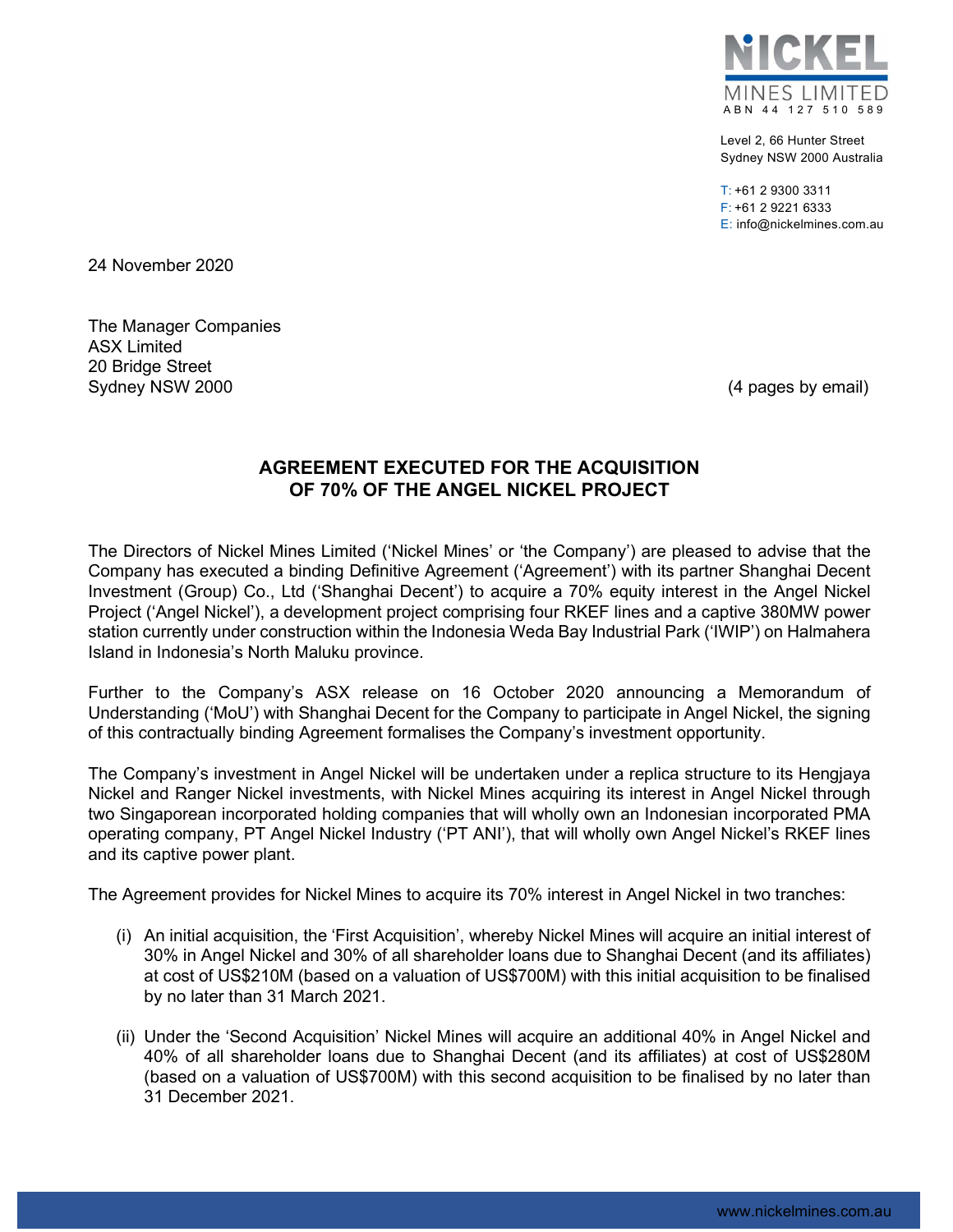

### The proposed Angel Nickel ownership structure.

The terms of the Agreement provide for Shanghai Decent to take a lead role in the design and construction of Angel Nickel with commissioning no later than 16 October 2022 (subject to any force majeure event). The Angel Nickel project comprises:

- (i) four RKEF lines, with an annual nameplate production capacity of 36,000 tonnes of equivalent contained nickel in nickel pig iron ('NPI');
- (ii) a captive 380MW power plant; and
- (iii) ancillary facilities required for the operation of each of the RKEF lines and the power plant.

Actual construction costs for Angel Nickel shall not exceed US\$700M with Shanghai Decent undertaking to indemnify PT ANI for any construction costs exceeding US\$700M.

In addition to the standard suite of representations and warranties for an agreement of this type, notable commercial parameters in the Agreement include:

- (i) Deposit Amounts: Nickel Mines will make a US\$20M 'down payment' to Shanghai Decent which, together with the US\$10M 'good faith payment' paid on the execution of the MoU, results in Nickel Mines having a funding requirement of US\$180M to complete the First Acquisition and secure its initial 30% interest.
- (ii) Shareholder Approval: Completion of the transaction is subject to shareholder approval. An Independent Expert Valuation Report, which forms part of the Notice of Meeting, is nearing completion, with a General Meeting of Shareholders to approve the transaction expected to be held in late December 2020 or early January 2021.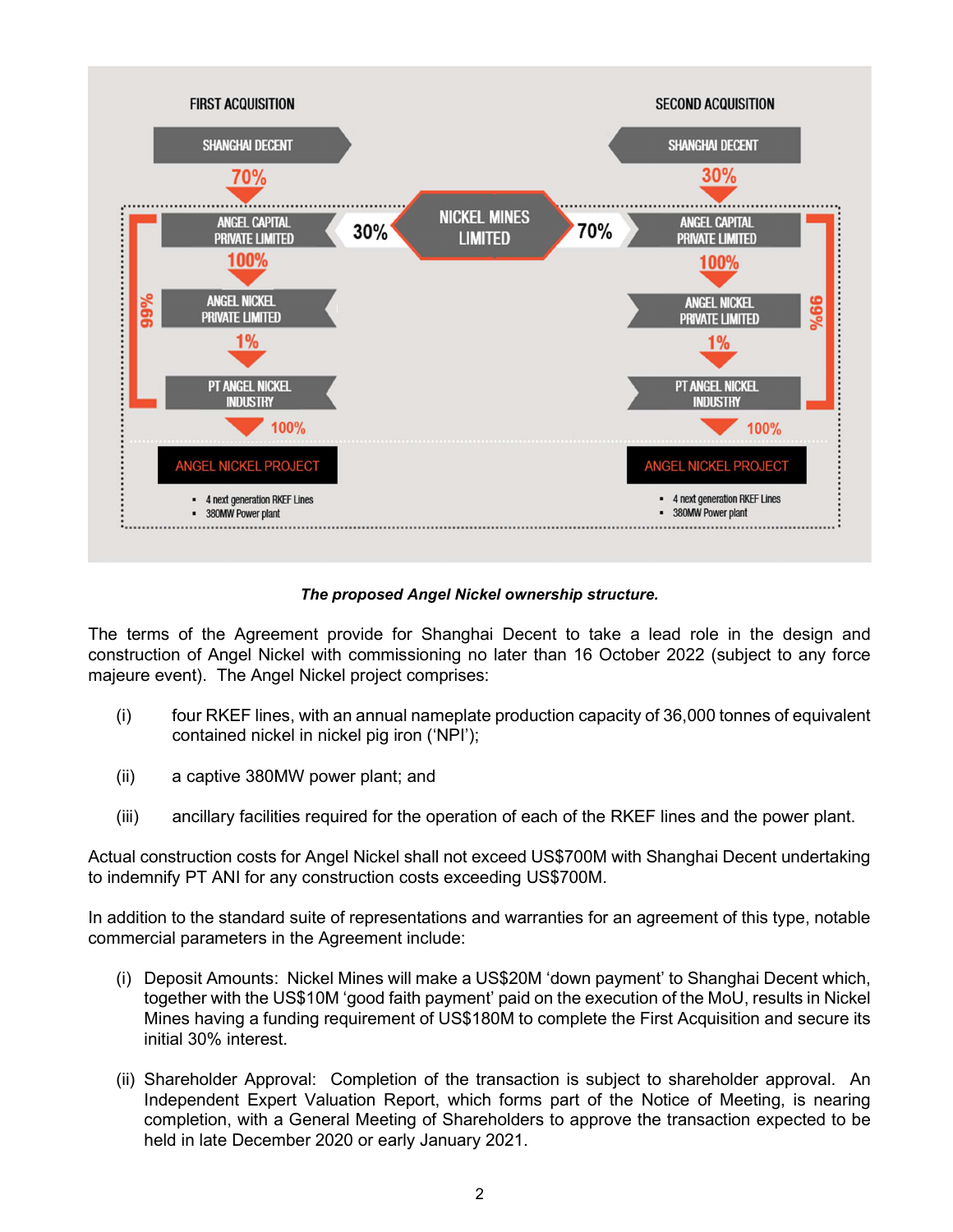- (iii) Off-Take of NPI: Shanghai Decent irrevocably and unconditionally undertakes to procure all of the NPI product from PT ANI at market price for NPI in China and shall indemnify PT ANI for all and any losses, costs or damages should it fail to fulfil this obligation.
- (iv) Acquisition Funding: It is agreed that the acquisition consideration may be funded by debt funding and equity funding (or a combination of both) at Nickel Mines' sole discretion.

The Company is pleased to advise that discussions with banks and other financial institutions are well progressed with acquistition consideration currently proposed to be 50% debt funding and 50% equity funding although these percentages may, depending on market conditions, vary at Nickel Mines' sole discretion. Further details on these arrangements will be announced in the near future when available.

Commenting on the signing of the Agreement to secure its participation in Angel Nickel, Managing Director Justin Werner said:

"We are extremely pleased to have converted our initial MoU into a binding Agreement with Shanghai Decent and to have secured our equity participation in the Angel Nickel development project currently under way within the Indonesia Weda Bay Industrial Park. This transaction is transformative for the Company in that it will essentially double the Company's NPI production capacity and provide us with operational footprints within what will be the two largest nickel production centres globally over the next decade. Additionally, this Weda Bay collaboration cements and further extends our excellent relationship with Shanghai Decent who have continued to deliver both exceptional operational performance across our existing shared projects and valued shareholder support to the Nickel Mines executive team. With construction of Angel Nickel already underway we look forward to providing regular updates to the market on the progress of this exciting new development project".

This announcement has been approved for release by the Company's Managing Director.

#### For further information please contact:

Justin Werner Cameron Peacock +62 813 8191 2391 +61 439 908 732

Managing Director **Investor Relations and Business Development** jwerner@nickelmines.com.au cpeacock@nickelmines.com.au

pjn10579